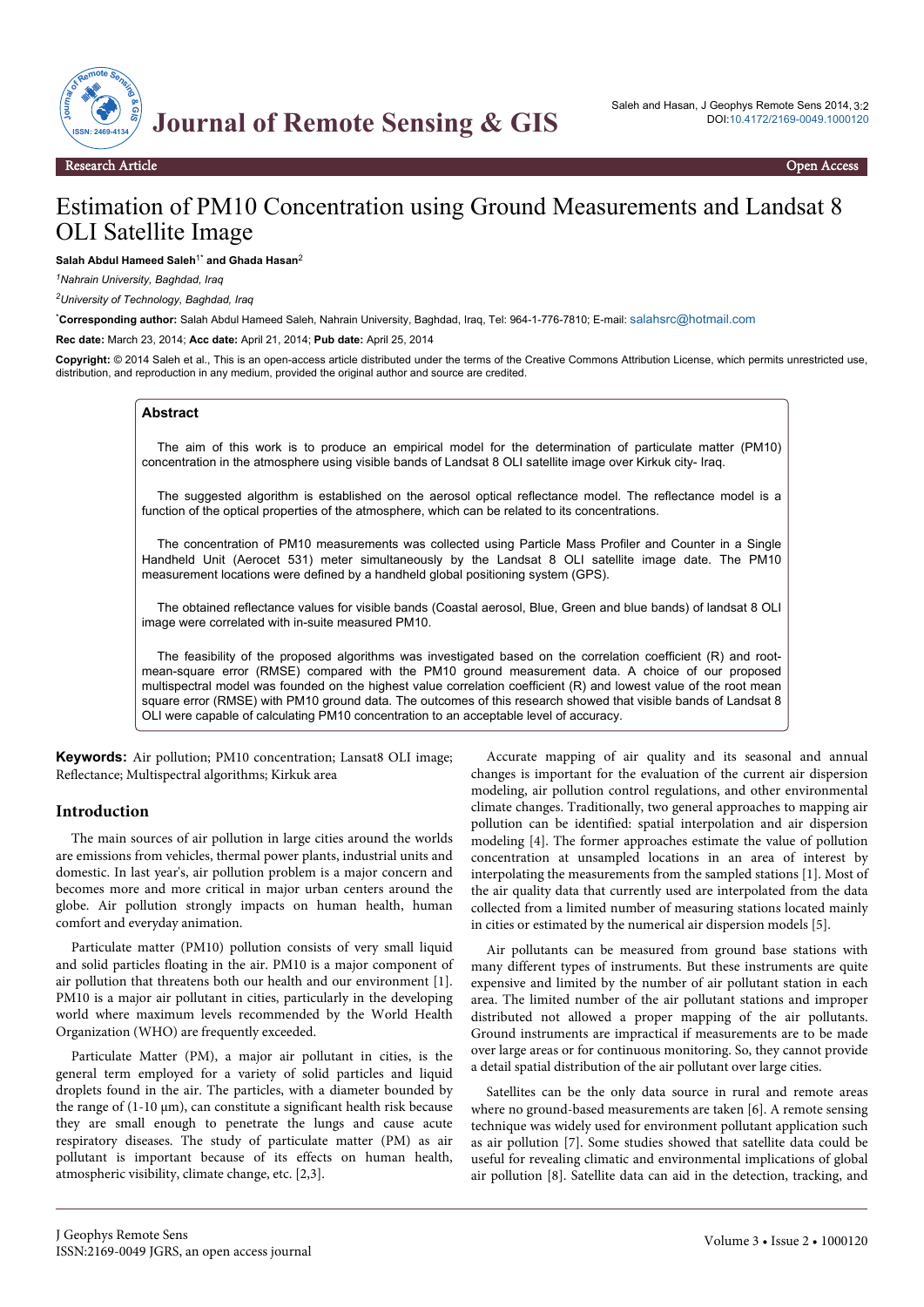understanding of pollutant transport by providing observations over large spatial domains and at varying altitudes. Satellite measurements clearly have the advantage of being the only set of measurements that provide a wide coverage. Landsat, SPOT, MODIS image data present a wide applicability for air pollution studies. Several studies have shown the possible relationships between satellite data and air pollution [9].

The study of PM concentration usually based on spatial and temporal data series measured in ground station sites in cities and rural areas [10,11]. Ground site measurements require high installation and maintenance costs. Furthermore, the data collected through these methods are effective only within the small spatial coverage around the station. So, the ground measurements cannot provide a detail spatial distribution of the particulate matter (PM) air pollutant over a large area [12]. Satellite remote sensing has provided quantitative information on Particulate matter with acceptable accuracy comparable to that of surface measurements.

MODIS images were widely used for monitoring, mapping and estimating of pm10 concentration [13]. Due to the limitations of using MODIS data include coarse MODIS spatial resolution, variation of correlation coefficients between MODIS product and PM concentration depending on the location [6] and weak correlation coefficients between MODIS product and PM concentration, air pollution researchers were looking for a more suitable satellite data. Visible and thermal bands of Landsat Thematic Mapper (TM) and Enhanced Thematic Mapper Plus (ETM7) were used widely for air pollution studies.

Recent research indicates that the observations made by the satellites may efficiently complement ground measurements. For example, efforts have been made to map concentration in suspended particulates (PM10) using TM image [14]. Wald [12] examined correlation between ground measurements air quality parameters and Landsat TM measurements in the thermal infrared band. In another study of using TM images. Ung et al. [14] found a linear correlation between reflectance derived from Landsat satellite and the integrated concentration of suspended particular PM10.

In this study, multispectral algorithm has been developed for PM10 estimation over Kirkuk city. Reflectance values in the visible bands measured by the satellite landsat8 OLI to derive the PM10 concentration. This proposed methodology derived from the correlation between the measured PM10 and Reflectance values in of Landsat 8 visible bands. Hence our study attempted to measure the PM10 using the relation with the reflectance in the four visible bands.

### **Materials and Methods**

#### **Study area**

Kirkuk City is the capital of the Iraqi governorate of Kirkuk located at 35.47°N, 44.41°E, 236 kilometers north of the capital, Baghdad. Kirkuk city lies 83 km south of Erbil, 149 km southeast of Mosul, 97 km west of Sulaymaniyah, and 116 km northeast (Figure 1). The population of Kirkuk city is about 600 000 people. Kirkuk is characterized by being rich for its mineral resources. Oil is the main axis of its economic activities. It has the largest oil field in Iraq. In addition, it has natural gas and sulfur.



### **Particulate matter (PM10) ground measurements**

PM10 concentrations were collected simultaneously with the image acquisition date at 13 locations around KIRKUK city using Particle Mass Profiler and Counter in a Single Handheld Unit (Aerocet 531). It is a small, handheld, battery operated and completely portable unit. This unit provides both particle counts and mass PM measurements as stored data logged values, real-time networked data, or printed results.

#### **Landsat8 OLI image**

Landsat 8 OLI image is used in this work, the acquisition date of the Landsat 8 OLI image at Path/Row 169/35 on 10th February 2014. Landsat 8 OLI scene was downloaded from the United States Geological Survey (USGS) with the following information:

- Scene ID: LC81690352014041LGN00
- Sensor: OLI
- Acquisition Date: 10 Feb 2014
- Date Updated: 10 Feb 2014
- Path: 169
- Row: 35
- Cloud Cover: 2
- Sun Elevation: 34.80576
- Sun Azimuth: 151.0065
- Receiving Station: LGN
- Scene Start Time: 10 Feb 2014 07:39:39 GMT
- $•$  Month $.2$
- Year: 2014

Landsat 8 Operational Land Imager (OLI) and Thermal Infrared Sensor (TIRS) images consist of nine spectral bands with a spatial resolution of 30 meters for Bands 1 to 7 and 9. The resolution for Band 8 (panchromatic) is 15 meters. Thermal bands 10 and 11 are collected at 100 meters, but are resampled to 30 meter in delivering data product. Approximate scene size is 170 km north-south by 183 km east-west, Table 1.

Visible bands 1, 2, 3 and 4 of Landst 8 OLI image dated 10 Feb. 2014 for Kirkuk area were used in this study (Figure 2).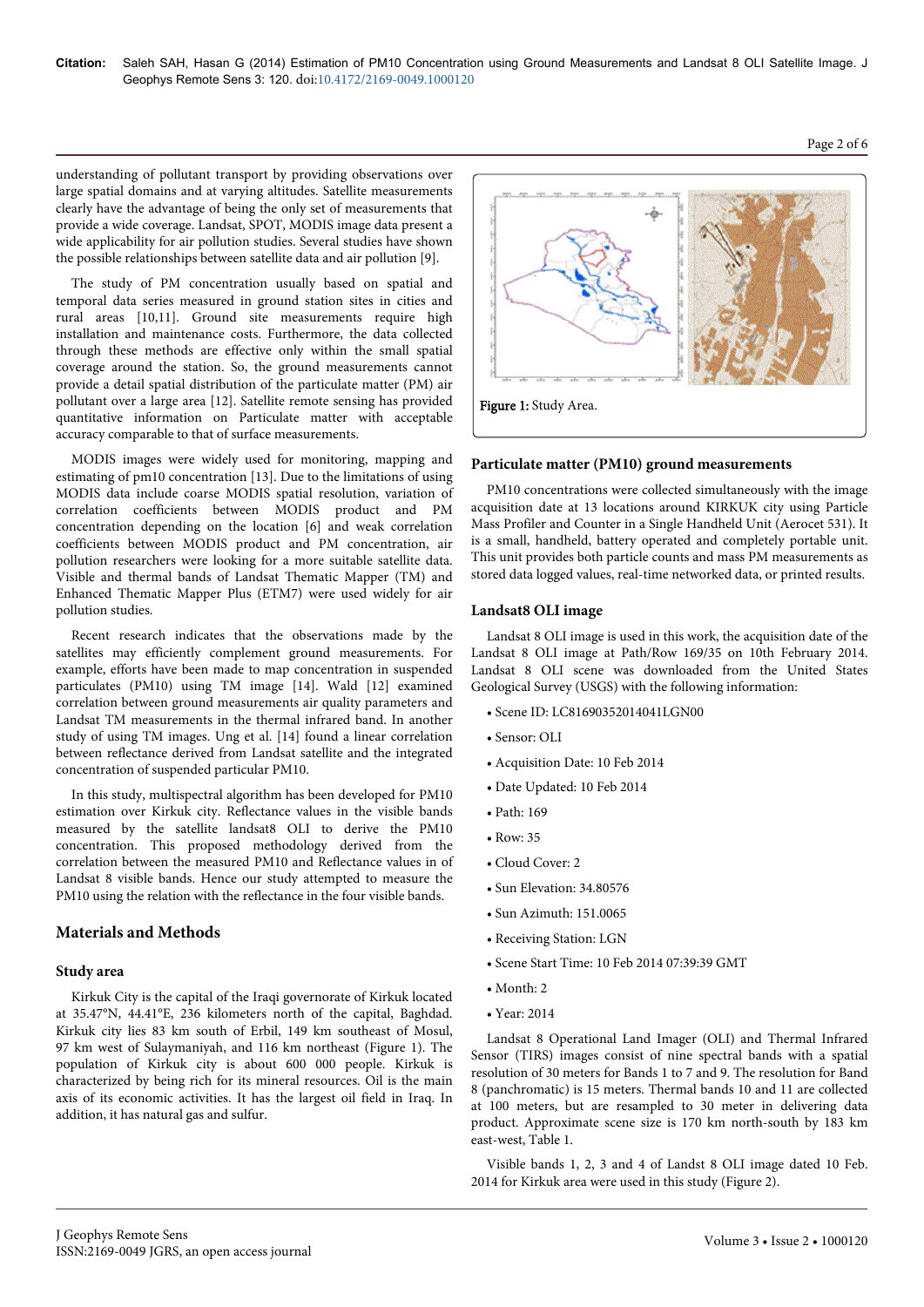Page 3 of 6

|                                                                                                          | <b>Bands</b>                           | Wavelength<br>(micrometers) | <b>Resolution</b><br>(meters) |
|----------------------------------------------------------------------------------------------------------|----------------------------------------|-----------------------------|-------------------------------|
|                                                                                                          | Band 1<br>- Coastal<br>aerosol         | $0.43 - 0.45$               | 30                            |
|                                                                                                          | Band 2 - Blue                          | $0.45 - 0.51$               | 30                            |
| Landsat 8 Operational Land Imager (OLI) and Thermal Infrared Sensor (TIRS) Launched<br>February 11, 2013 | Band 3 - Green                         | $0.53 - 0.59$               | 30                            |
|                                                                                                          | Band 4 - Red                           | $0.64 - 0.67$               | 30                            |
|                                                                                                          | Band 5 - Near Infrared<br>(NIR)        | $0.85 - 0.88$               | 30                            |
|                                                                                                          | Band 6 - SWIR 1                        | $1.57 - 1.65$               | 30                            |
|                                                                                                          | Band 7 - SWIR 2                        | $2.11 - 2.29$               | 30                            |
|                                                                                                          | Band 8 - Panchromatic                  | $0.50 - 0.68$               | 15                            |
|                                                                                                          | Band 9 - Cirrus                        | $1.36 - 1.38$               | 30                            |
|                                                                                                          | Band 10 - Thermal<br>Infrared (TIRS) 1 | $10.60 - 11.19$             | 100                           |
|                                                                                                          | Band 11 - Thermal<br>Infrared (TIRS) 2 | 11.50 - 12.51               | 100                           |

Table 1: Spectral and Spatial characteristics of Landsat 8 OLI Bands.

# **Aerosol Optical Thickness (AOT) and PM10 Correlation**

The standard Landsat 8 products provided by the USGS EROS Center consist of quantized and calibrated scaled Digital Numbers (DN) representing multispectral image data acquired by both the Operational Land Imager (OLI) and Thermal Infrared Sensor (TIRS). Typically, the received DN values data can be converted into radiances by simple linear Radiometric correction is applied by transforming the values of DN to radiance or reflectance values. There are different steps of radiometric calibration. The first converts the sensor DN to atsensor radiances using sensor calibration information [15,16]. The second is the transformation of the at-sensor radiances to radiances at the earth's surface. Radiometric correction is applied by transforming the values of DN to radiance or reflectance values through the algorithm as follows (Landsat 8 Data product USGS):

#### **Conversion to TOA radiance**

OLI bands data can be converted to TOA spectral radiance using the radiance rescaling factors:

 $L\lambda = MLQcal + AL... (1)$ 

Where:

 $L\lambda$  = TOA spectral radiance (Watts/( m2\* srad\* µm)).

 $ML =$  Band-specific multiplicative rescaling factor from the metadata (Radiance\_Mult\_Band\_x, where x is the band number).

<sup>A</sup>L = Band-specific additive rescaling factor from the metadata (Radiance\_Add\_Band\_x, where x is the band number).

Qcal = Quantized and calibrated standard product pixel values (DN).

OLI spectral radiance data can also be converted to TOA planetary reflectance using reflectance rescaling coefficients provided in the landsat8 OLI metadata file. The following equation is used to convert DN values to TOA reflectance for OLI image:

$$
\rho \lambda' = M \rho Q \text{cal} + A \rho \dots (2)
$$

Where:

 $\rho \lambda'$  = TOA planetary reflectance, without correction for solar angle. Note that ρλ' does not contain a correction for the sun angle.

 $M\rho$  = Band-specific multiplicative rescaling factor from the metadata (Reflectance\_Mult\_Band\_x, where x is the band number)

 $A$ ρ = Band-specific additive rescaling factor from the metadata (Reflectance\_Add\_Band\_x, where x is the band number)

Qcal = Quantized and calibrated standard product pixel values (DN)

TOA reflectance with a correction for the sun angle is then:

$$
\rho \lambda = \frac{\rho \lambda'}{\cos(\theta S Z)} = \frac{\rho \lambda'}{\sin(\theta S E)} (3)
$$

Where:

 $\rho \lambda$  = TOA planetary reflectance

θSE = Local sun elevation angle. The scene center sun elevation angle in degrees is provided in the metadata (Sun Elevation).

θSZ = Local solar zenith angle; θSZ = 90° - θSE.

The atmospheric reflectance was then related to the PM10 using the regression algorithm analysis. The algorithm of AOT for single band or wavelength  $(\lambda)$  is simplified as [13,17]:

$$
AOT (\lambda) = an R (\lambda) ... (4)
$$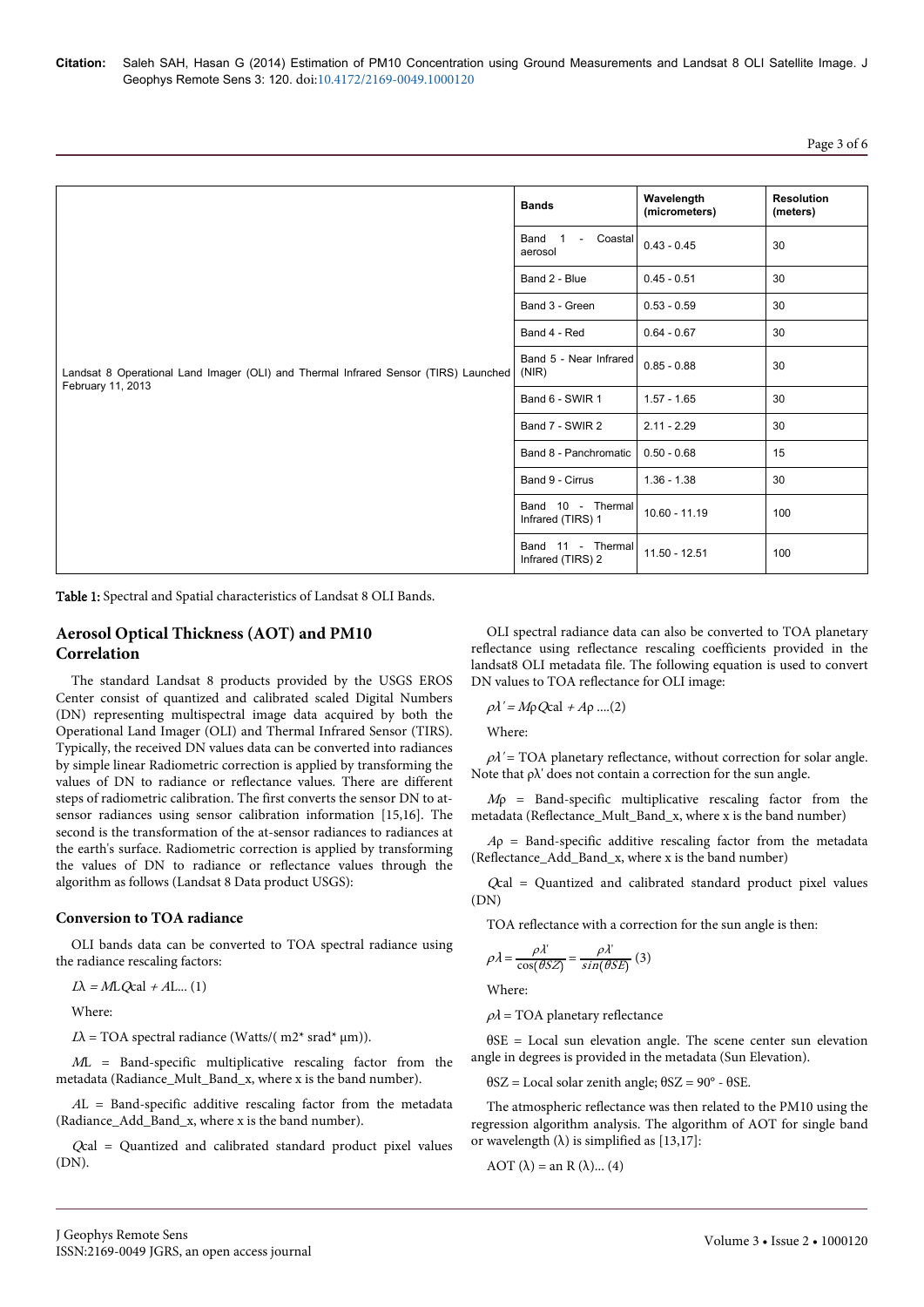Equation (4) is rewritten into multiband equation as:

 $AOT(\lambda) = a_0 R\lambda_1 + a_1 R\lambda_2 + a_2 R\lambda_3 + a_3 R\lambda_4$  ..... (5)

Where  $R\lambda$  is the atmospheric reflectance ( $i=1,2,3...$  Corresponding to wavelength for satellite), and aj is the algorithm coefficient  $(j=0,1,2,...)$  is empirically determined.

The relation between PM and AOT is derived for a single homogeneous atmospheric layer containing spherical aerosol particles.

Hence, it can be expected that the parameter PM correlates better with AOT directly. Using the information, obtained by the spectral AOT retrieval, a method has been developed to retrieve particulate matter concentrations.

By substituting AOT in term of PM10, into the equation (5), the algorithm of PM10 with spectral reflectance of multi-band wavelengths ( $\lambda$ i) is simplified as [18,19]:

 $PM10 = a_0 R\lambda_1 + a_1 R\lambda_2 + a_2 R\lambda_3 + a_3 R\lambda_4$  ....(6)

Where R $\lambda$ i is the atmospheric reflectance ( $i=1,2,3,4$ .. corresponding to satellite bands), and aj is the algorithm coefficient  $(j=0,1,2,3 \ldots)$  are empirically determined.

Several studies showed that PM10 and AOT have linear relationship correlation [20-22] found that correlation as high as 0.78 to 0.95 are retrieved between the AOT values and PM10 measurements.

#### **Results**

The digital numbers of the four visible bands of Landsat 8 OLI were extracted corresponding to the locations of in situ PM10 measurements around Kirkuk city and converted into irradiance and then to reflectance. The relationship between extracted spectral reflectance from Landsat 8 OLI satellite image with PM10 ground measurements were examined and investigated through correlation analysis. The scatter plot of Landsat 8 visible bands reflectance versus PM10 is shown in Figure 3.

Table 2 summarizes the linear correlation coefficient analysis between spectral reflectance for visible bands of Landsat 8 OLI image and ground PM10 air pollution concentrations. Analysis of Correlation shows that high significant correlations between reflectance values of four visible Landsat 8 OLI bands with in-suite PM10 concentration. Analysis correlation shows that band3 (Green, 0.53-0.59 μm) reflectance was highly correlated with ground measure PM10 than the reflectance of other bands [23,24].

Then the reflectance values were referred to the PM10 using the regression algorithm to examine. The reflectance values were due to the high correlation coefficient (R) and lowest root mean square error (RMSE) value with the PM10 ground measurements.

Many algorithms were made up to correlate satellite reflectance and the PM10 values. These algorithms were used to calculate PM10 concentration from the reflectance values of Landsat 8 OLI visible bands. Table 3 shows various types of algorithms applied to calculate PM10 from Landsat8 OLI reflectance values. The proposed regression model to be applied based on highest correlation coefficient (R) and lowest root mean square error (RMSE) value as stated in the Table 3.



Figure 2: Landsat 8 OLI Bands 1, 2, 3 and 4 images for Kirkuk city at 10 Feb 2014.



Figure 3: Spectral reflectance of visible bands 1, 2, 3 and 4 of Landsat 8 OLI image dated 10 Feb 2014 versus ground measured PM10.

Algorithm number (13) selected to be our proposed algorithm due to its highest correlation coefficient of (0.834) and lowest root mean square error (RMSE) value of (11.836) between the measured and calculated PM10 values. The accuracy and validation of proposed algorithm results were performed using PM10 ground measurements and calculated PM10 by our algorithm.

|             | Band 1 | Band 2 | Band 3 | Band 4 |
|-------------|--------|--------|--------|--------|
| <b>PM10</b> | 0.799  | 0.785  | 0.802  | 0.77   |

Table 2: Correlation analysis between PM10 ground measurements and Landsat 8 OLI reflectance.

Figure 4 shows the measured and calculated PM10 with a correlation coefficient of (R= 0.833). That means our multispectral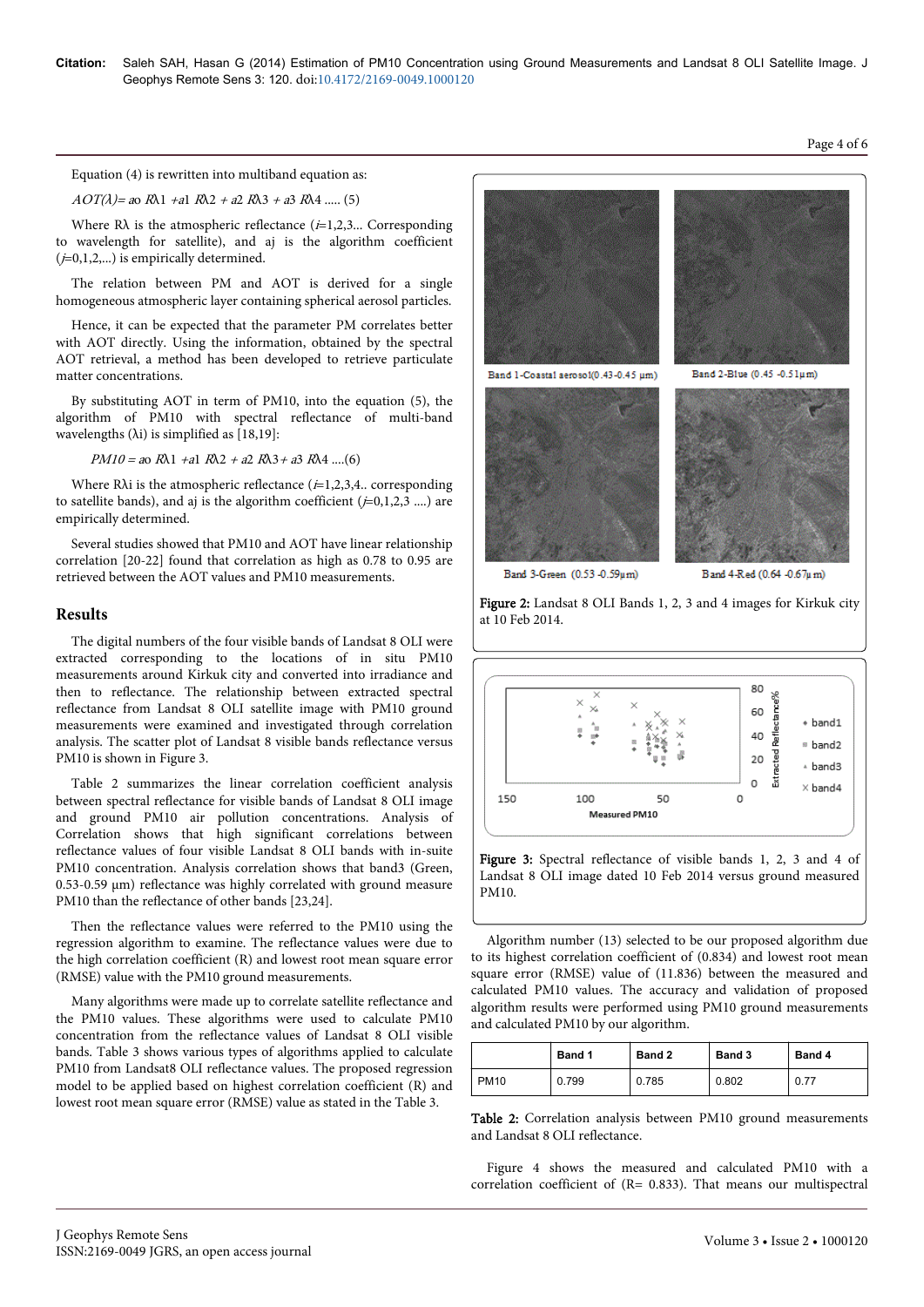Page 5 of 6

| Algorith<br>m No. | Algorithm                                          |       | <b>RMSE</b> |
|-------------------|----------------------------------------------------|-------|-------------|
| 1                 | $PM10(*)$ = 2.26 b(**)1-2.267                      | 0.799 | 12.87       |
| $\overline{2}$    | PM10= 2.04 b2-4.406                                |       | 13.263      |
| 3                 | PM10= 1.81 b3- 17.728                              | 0.802 | 20.986      |
| 4                 | PM10= 1.39 b4-13.099                               |       | 18.772      |
| 5                 | PM10= 3.56 b1-1.17 b2-0.255                        |       | 13.127      |
| 6                 | PM10= 1.21 b1+0.98 b3-12.903                       |       | 20.986      |
| 7                 | PM10= 1.56 b1+0.51 b4 -9.458                       |       | 13.156      |
| 8                 | PM10= 0.64 b2+1.27 b3-15.226                       |       | 20.986      |
| 9                 | PM10= 1.24 b2+0.60 b4-11.170                       |       | 11.879      |
| 10                | PM10= 4.36 b1-3.50 b2 +1.51 b3-12.615              | 0.81  | 20.986      |
| 11                | PM10= 0.41 b2+2.27 b3-0.66 b4-16.174               | 0.802 | 20.985      |
| 12                | PM10= 0.99 b1+ 1.62 b3-0.45b4 -13.481              | 0.817 | 20.986      |
| 13                | b3-1.02<br>PM10= 4.72 b1-4.19 b2+3.07<br>b4-13.871 | 0.834 | 11.836      |

model is going quite well in calculating PM10 from Landsat 8 OLI satellite data for Kirkuk city.

Table 3: Regression results (R) and (RMSE) using different forms of algorithms. (\*) Calculated PM10 by algorithms, (\*\*) b1,b2,b3 and b4 are the reflectance values for band1,band2, band3 and band4 of Landsat 8 OLI .



Figure 4: Correlation between ground measured and calculated PM10 concentration.

# **Conclusion**

Landsat8 OLI image was successfully used for calculation of PM10 concentration over Kirkuk City -IRAQ. Our proposed multispectral algorithm of PM10 algorithm is based on the aerosol optical reflectance model. The result indicates that the air pollution PM10 can be calculated, by our model, with a high degree of accuracy using the visible bands reflectance value of Landsat 8 OLI image.

A good agreement was found between in-suite PM10 measurement and calculated PM10. Our algorithm produced a high correlation between the measured and calculated PM10 concentration. The study proved the efficiency of our multispectral model of estimation of PM10 concentration based on the visible bands of Landsat 8 OLI satellite image with Kirkuk region.

The results of this study indicate that air pollution can be mapped using satellite information to provide a bigger area of coverage. Further investigation may extend out to raise the accuracy of our algorithm by using thermal infrared band data in combination with visible bands of landsat8 OLI.

# **Acknowledgements**

The authors are indebted to Environmental research center - University of Technology - Baghdad for the kind permission of using particle mass profiles and count unit (Aerocet 531) in this research.

## **References**

- 1. [Masitah A, Zaini H, Lee SK \(2007\) PM10 and Total Suspended](http://www.ukm.my/mjas/v11_n1/html/11_1_38.html) [Particulates \(TSP\) Measurements in Various Power Stations. The](http://www.ukm.my/mjas/v11_n1/html/11_1_38.html) [Malaysian Journal of Analytical Sciences 11: 255-261.](http://www.ukm.my/mjas/v11_n1/html/11_1_38.html)
- 2. [Leili M, Naddafi K, Nabizadeh R, Yunesian M, Mesdaghinia A \(2008\)](http://link.springer.com/article/10.1007/s11869-008-0021-z) [The study of TSP and PM10 concentration and their heavy metals](http://link.springer.com/article/10.1007/s11869-008-0021-z) [content in central area of Tehran, Iran. Air Quality, Atmosphere &](http://link.springer.com/article/10.1007/s11869-008-0021-z) [Health 1: 159-166.](http://link.springer.com/article/10.1007/s11869-008-0021-z)
- 3. [WHO \(1999\) Air Quality Guidelines. Protection of Human](http://lhtee.meng.auth.gr/AIR-EIA/METHODS/AQGuide/AQGuide.htm) [Environment, World Health Organization, Geneva.](http://lhtee.meng.auth.gr/AIR-EIA/METHODS/AQGuide/AQGuide.htm)
- 4. [Elliott P, Cuzick J, English D, Stern R \(1996\) Geographical and](http://www.euro.who.int/en/publications/abstracts/geographical-and-environmental-epidemiology.-methods-for-small-area-studies) [Environmental Epidemiology: Methods for Small-area Studies. Oxford:](http://www.euro.who.int/en/publications/abstracts/geographical-and-environmental-epidemiology.-methods-for-small-area-studies) [Oxford University Press, UK.](http://www.euro.who.int/en/publications/abstracts/geographical-and-environmental-epidemiology.-methods-for-small-area-studies)
- 5. [Retalis A, Sifakis N \(2010\) Urban aerosol mapping over Athens using the](http://www.sciencedirect.com/science/article/pii/S0924271609001038) [differential textural analysis \(DTA\) algorithm on MERIS-ENVISAT data.](http://www.sciencedirect.com/science/article/pii/S0924271609001038) [ISPRS Journal of Photogrammetry and Remote Sensing 65: 17-25.](http://www.sciencedirect.com/science/article/pii/S0924271609001038)
- 6. [WijeratneI K, Bijker W \(2006\) Mapping Dispersion of Urban Pollution](http://citeseerx.ist.psu.edu/viewdoc/download?rep=rep1&type=pdf&doi=10.1.1.222.3483) [with Remote Sensing. International Archives of Photogrammetry,](http://citeseerx.ist.psu.edu/viewdoc/download?rep=rep1&type=pdf&doi=10.1.1.222.3483) [Remote Sensing, and Spatial Information Sciences 34: 125-130.](http://citeseerx.ist.psu.edu/viewdoc/download?rep=rep1&type=pdf&doi=10.1.1.222.3483)
- 7. [Ung A, Wald L, Ranchin T, Weber C, Hirsch J, et al. \(2001\) Satellite data](http://anthony.ung.free.fr/fichiers/these/earsel.pdf) [for Air Pollution Mapping over a City- Virtual Stations.](http://anthony.ung.free.fr/fichiers/these/earsel.pdf)
- 8. [Akimoto H \(2003\) Global Air Quality and Pollution. Science 302:](https://www.sciencemag.org/content/302/5651/1716.full.pdf) [1716-1719.](https://www.sciencemag.org/content/302/5651/1716.full.pdf)
- 9. [Ung A, Weber C, Perron G, Hirsch J, Kleinpeter J, et al. \(2001\) Air](http://hal-ensmp.archives-ouvertes.fr/docs/00/46/55/66/PDF/2001_tap_ung.pdf) [Pollution Mapping over a City – Virtual Stations and Morphological](http://hal-ensmp.archives-ouvertes.fr/docs/00/46/55/66/PDF/2001_tap_ung.pdf) [Indicators. 10th International Symposium "Transport and Air Pollution",](http://hal-ensmp.archives-ouvertes.fr/docs/00/46/55/66/PDF/2001_tap_ung.pdf) [Colorado, USA.](http://hal-ensmp.archives-ouvertes.fr/docs/00/46/55/66/PDF/2001_tap_ung.pdf)
- 10. [Retalis A, Cartalis C, Athanassious E \(1999\) Assessment of the](http://www.tandfonline.com/doi/abs/10.1080/014311699213000) [distribution of aerosols in the area of Athens with the use of Landsat](http://www.tandfonline.com/doi/abs/10.1080/014311699213000) [Thematic Mapper data. Int J Remote Sensing 20: 939-945.](http://www.tandfonline.com/doi/abs/10.1080/014311699213000)
- 11. Sifakis N, Gkoufa A, Soulakellis N (1998) Integrated Computational Assessment Via Remote Observation System.
- 12. [Wald L, Baleynaud JM \(1999\) Observed air quality over city of Nantes by](http://citeseerx.ist.psu.edu/viewdoc/summary?doi=10.1.1.400.1107) [means of Landsat Thermal Infrared data. International journal of Remote](http://citeseerx.ist.psu.edu/viewdoc/summary?doi=10.1.1.400.1107) [Sensing 20: 947-959.](http://citeseerx.ist.psu.edu/viewdoc/summary?doi=10.1.1.400.1107)
- 13. [Hadjimitsis DG \(2009\) Aerosol optical thickness \(AOT\) retrieval over](http://link.springer.com/article/10.1007%2Fs11869-009-0036-0) [land using satellite image-based algorithm, Air Quality. Atmosphere &](http://link.springer.com/article/10.1007%2Fs11869-009-0036-0) [Health-An International Journal 2: 89-97.](http://link.springer.com/article/10.1007%2Fs11869-009-0036-0)
- 14. [Ung A, Wald L, Ranchi T, Weber C, Hirsch J, et al. \(2003\) Air pollution](http://halshs.archives-ouvertes.fr/hal-00466452/) [mapping: relationship between satellite made observation and air quality](http://halshs.archives-ouvertes.fr/hal-00466452/) [parameters. 12th International Symposium ,Transport and Air Pollution,](http://halshs.archives-ouvertes.fr/hal-00466452/) [Avignon, France.](http://halshs.archives-ouvertes.fr/hal-00466452/)
- 15. [Liu CH, Chen AJ, Liu GR \(1996\) An image-based retrieval algorithm of](http://www.tandfonline.com/doi/abs/10.1080/01431169608949164) [aerosol characteristics and surface reflectance for satellite images.](http://www.tandfonline.com/doi/abs/10.1080/01431169608949164) [International Journal of Remote Sensing 17: 3477-3500.](http://www.tandfonline.com/doi/abs/10.1080/01431169608949164)
- 16. [Lim HS, MatJafri MZ, Abdullah K, Mohd NS \(2009\) Optimal Estimation](http://citeseerx.ist.psu.edu/viewdoc/summary?doi=10.1.1.308.9707) [of Surface Reflectance from Landsat TM Visible and Mid Infrared Data](http://citeseerx.ist.psu.edu/viewdoc/summary?doi=10.1.1.308.9707) [over Penang Island. CiteSeer.](http://citeseerx.ist.psu.edu/viewdoc/summary?doi=10.1.1.308.9707)